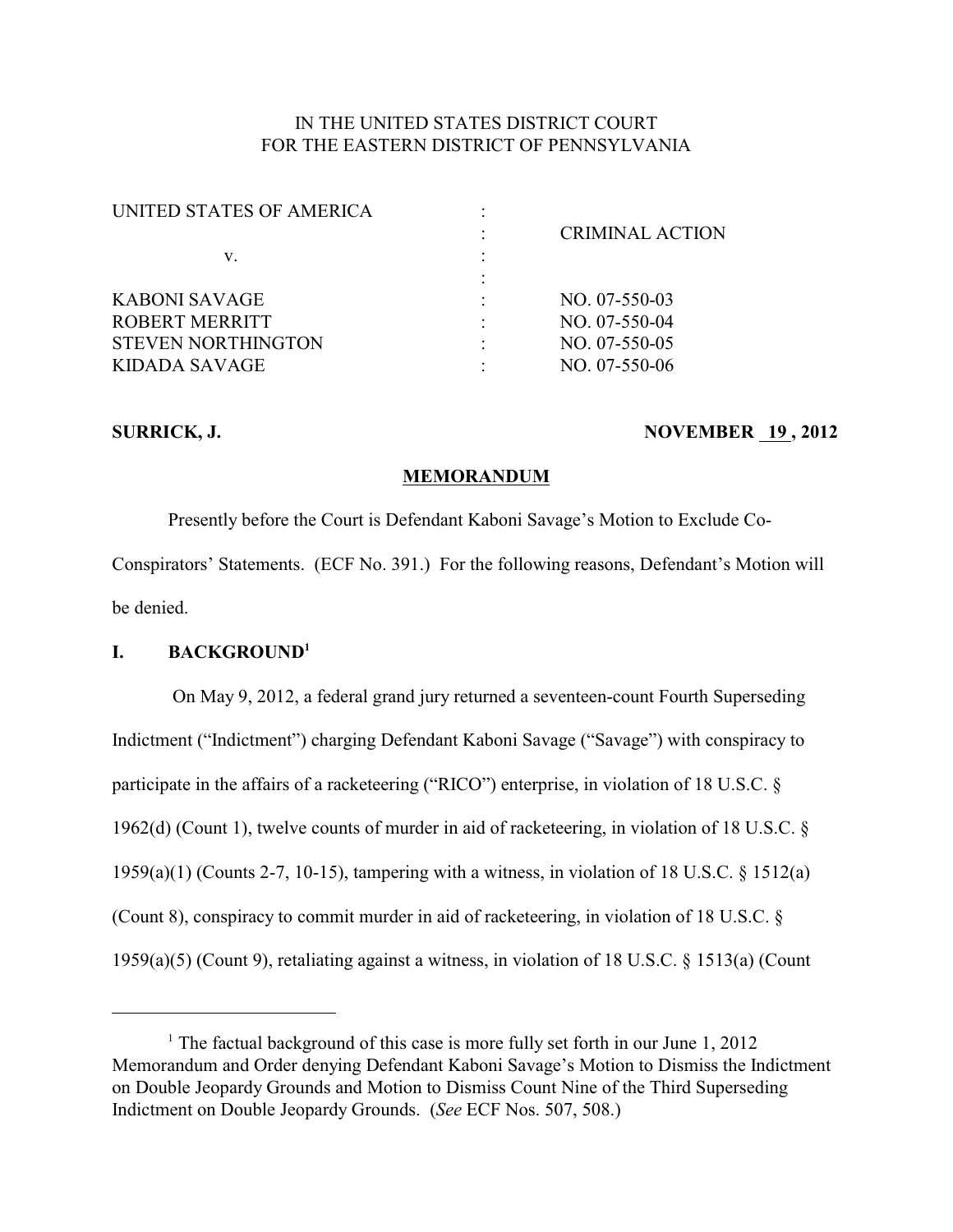16), and using fire to commit a felony, in violation of 18 U.S.C. § 844(h)(1) (Count 17). (Fourth Superseding Indictment ("Indictment"), ECF No.  $480.$ )<sup>2</sup> Savage was charged, along with three co-defendants, Steven Northington, Robert Merritt, and Kidada Savage, his sister.<sup>3</sup> Defendant Lamont Lewis was also charged in the First Superseding Indictment. The charges against Lewis were disposed of by guilty plea on April 21, 2011. On March 14, 2011, the Government filed notices of intent to seek the death penalty against Savage, Merritt and Northington. (ECF Nos. 196, 197, 198.) The Government does not seek the death penalty against Kidada Savage.

Kaboni Savage, Northington and four other co-defendants not charged in the instant Indictment were prosecuted in a 2005 federal drug conspiracy case before the Honorable Mary A. McLaughlin in this District. After a seven-week trial, Savage was found guilty of conspiracy to manufacture and distribute cocaine, money laundering, firearms possession, witness retaliation and other crimes. As part of its investigation of the 2005 drug conspiracy, the Government sought and obtained seven orders authorizing the interception of wire communications ("Wiretap Orders") pursuant to 18 U.S.C. § 2518. The Government advises that "thousands of recorded telephone conversations" were obtained pursuant to the Wiretap Orders and produced to Defendants during discovery. (Gov't's Resp. 3, ECF No. 463.)

On February 21, 2012, Savage filed a Motion to Exclude Alleged Co-Conspirators'

 $2$  The First Superseding Indictment was filed on April 8, 2009. (ECF No. 51.) The Second Superseding Indictment was filed on June 22, 2011. (ECF No. 229.) The Third Superseding Indictment was filed on September 7, 2011. (ECF No. 284.)

<sup>&</sup>lt;sup>3</sup> On May 29, 2012, we entered an Order permitting all Defendants to join the pretrial motions of their codefendants to the extent that the Defendants have standing. (Order, ECF No. 495.) All Defendants have standing to assert the arguments in the instant Motion.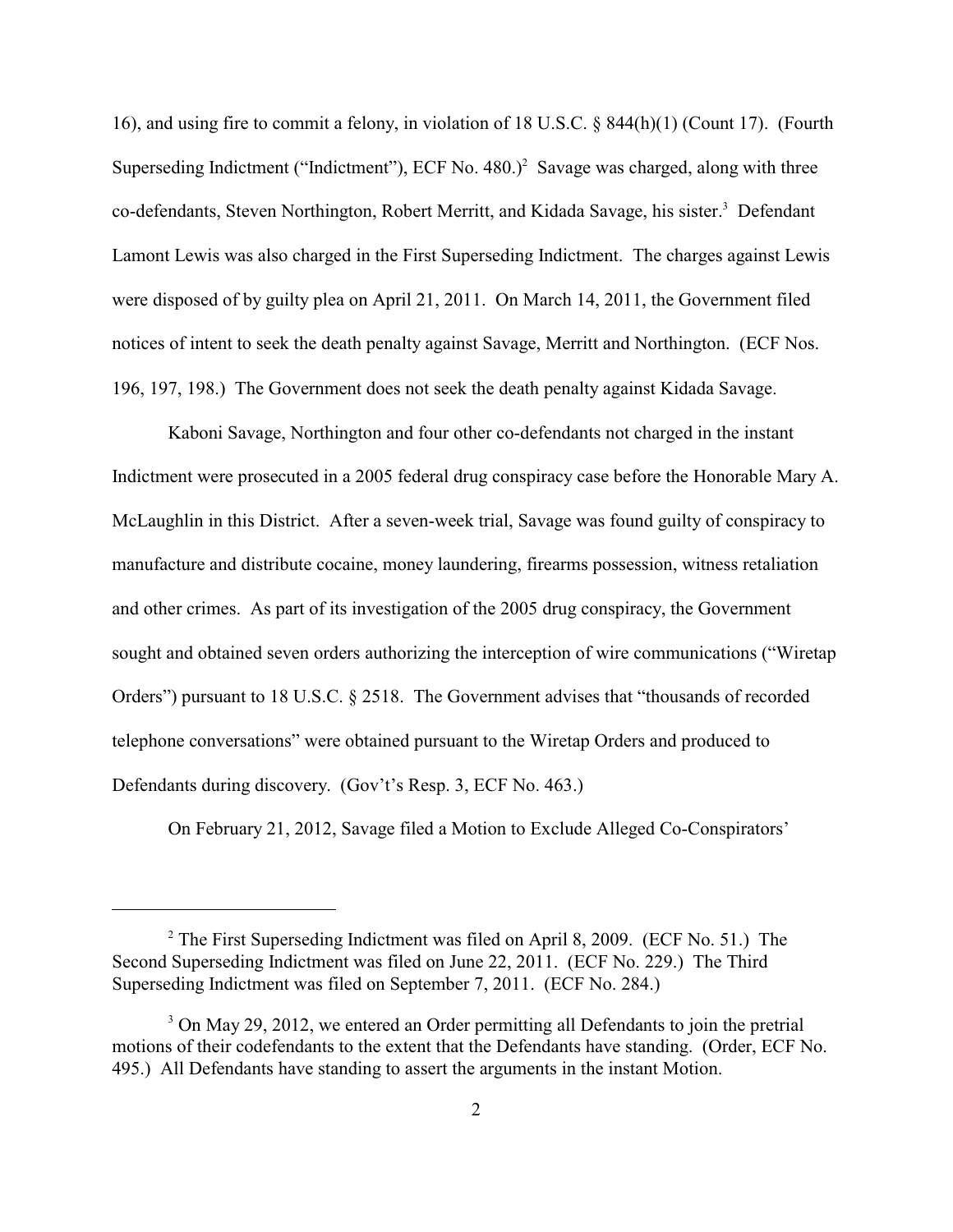Statements. (Def.'s Mot., ECF No. 391.)<sup>4</sup> The Government filed a Response in opposition to the Motion on April 12, 2012. (Gov't's Resp.) A hearing was held on the pretrial motions on June 11 and 12, 2012. At that hearing, the parties advised the Court that they did not wish to present evidence or oral argument on this Motion, and the Motion was submitted on the pleadings. Trial of Defendants is presently scheduled for January 7, 2013.

#### **II. DISCUSSION**

## **A. The Parties' Contentions**

Savage seeks to prevent the Government from offering statements made by coconspirators at trial on the basis that they constitute inadmissible hearsay. (Def.'s Mot. ¶ 7.) He argues that the statements, which were obtained by use of court-authorized wiretaps, do not qualify as co-conspirator non-hearsay under Federal Rule of Evidence 801(d)(2)(E). (*Id.* at ¶¶ 5- 7.) Rule 801 requires that the Government prove the existence of a conspiracy prior to the statements qualifying as non-hearsay. *See* Fed. R. Evid. 801(d)(2)(E). Savage contends that, without the co-conspirator statements, the Government is unable to prove the existence of a conspiracy. (*Id.*) In the alternative, Savage requests (i) that the Government provide him with notice of the co-conspirator statements it intends to introduce against him, and (ii) that we schedule a pretrial hearing at which the Government will be required to lay a foundation with respect to the existence of a conspiracy. (Def.'s Mem. 2.)

 The Government responds that Savage's Motion is facially insufficient because he has failed to identify any co-conspirator statement to which he objects. (Gov't's Resp. 1.) The

<sup>&</sup>lt;sup>4</sup> Defendant also filed a Memorandum of Law in Support of the Motion for Pre-Trial Hearing Regarding Admissibility of Co-Conspirators' Statements. (Def.'s Mem., ECF No. 391.)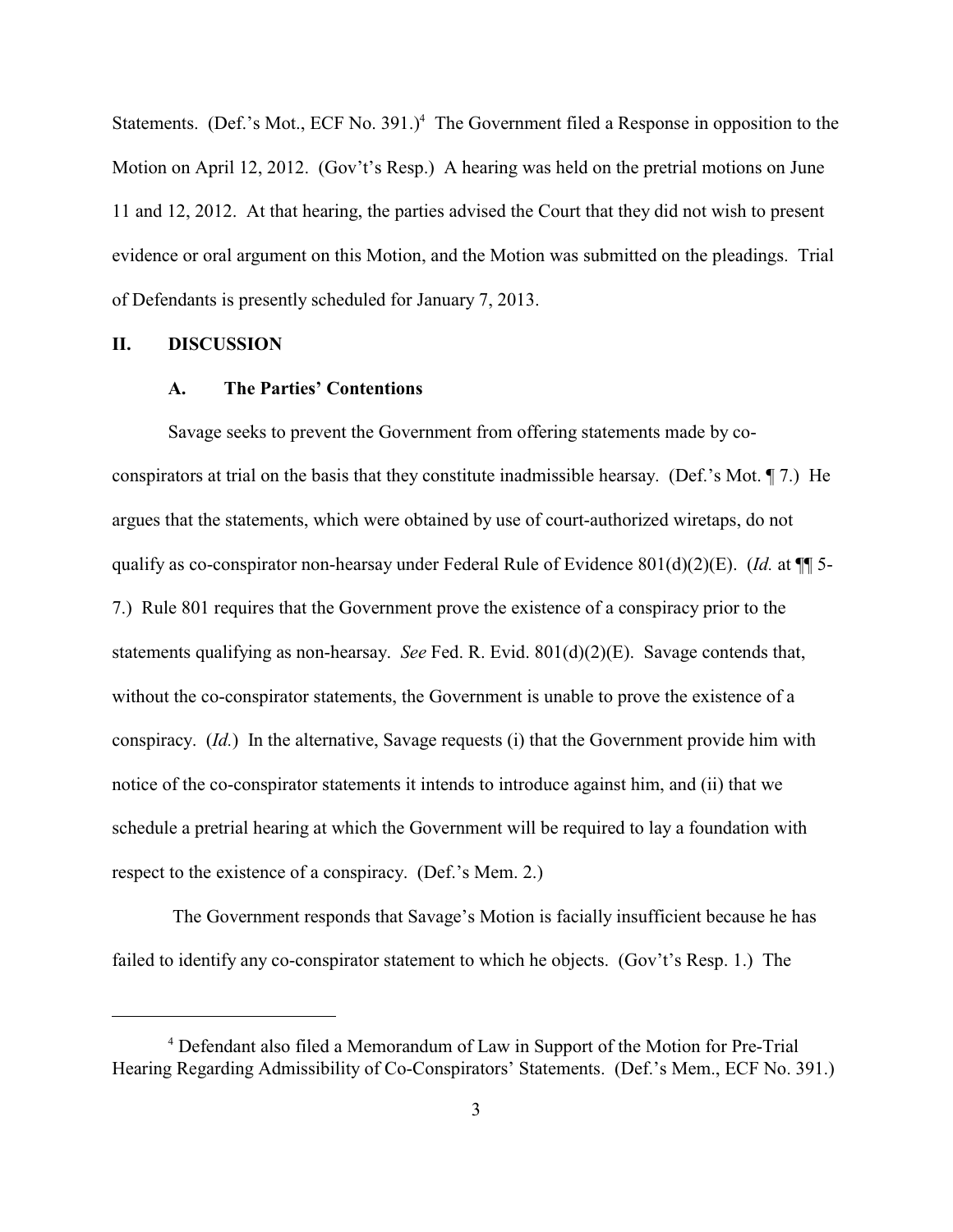Government further argues that pretrial hearings to determine the admissibility of co-conspirator statements are, "for the most part, a relic of the past" and rarely used by courts within the Third Circuit. (*Id.* at 4.) Rather than conducting a pretrial hearing, the Government requests that, consistent with Third Circuit precedent, the statements be admitted at trial, subject to the requirement that the Government lay a proper foundation by the close of its case. The Government contends that this practice is appropriate for complex conspiracies like this one, where there is a "large amount of interrelated testimony." (*Id.* at 5 (quoting *United States v. McGlory*, 968 F.2d 309 (3d Cir. 1992).)

#### **B. Applicable Law**

Pursuant to Federal Rule of Evidence  $801(d)(2)(E)$ , a statement is not hearsay if it is offered against the opposing party and "was made by the party's coconspirator during and in furtherance of the conspiracy." Fed. R. Evid.  $801(d)(2)(E)$ . To qualify as non-hearsay under Rule  $801(d)(2)(E)$ , the Government must first establish by a preponderance of the evidence that (1) there was a conspiracy involving the defendant and the non-offering party, and (2) the statement was made during and in furtherance of the conspiracy. *Bourjaily v. United States*, 483 U.S. 171, 175 (1987); *United States v. Gambino*, 926 F.2d 1355, 1360 (3d Cir. 1991). This preliminary determination is made by the district court, *Gambino*, 926 F.2d at 1360, and the "statement must be considered but does not by itself establish . . . the existence of the conspiracy or participation in it," Fed. R. Evid. 801(d)(2)(E). There is no requirement that the determination be made at any given time since "control of the order of proof at trial is a matter committed to the discretion of the trial judge." *United States v. Continental Grp., Inc.*, 603 F.2d 444, 456 (3d Cir. 1979); *see also United States v. Ammar*, 714 F.2d 238, 245-47 (3d Cir. 1983) (affirming district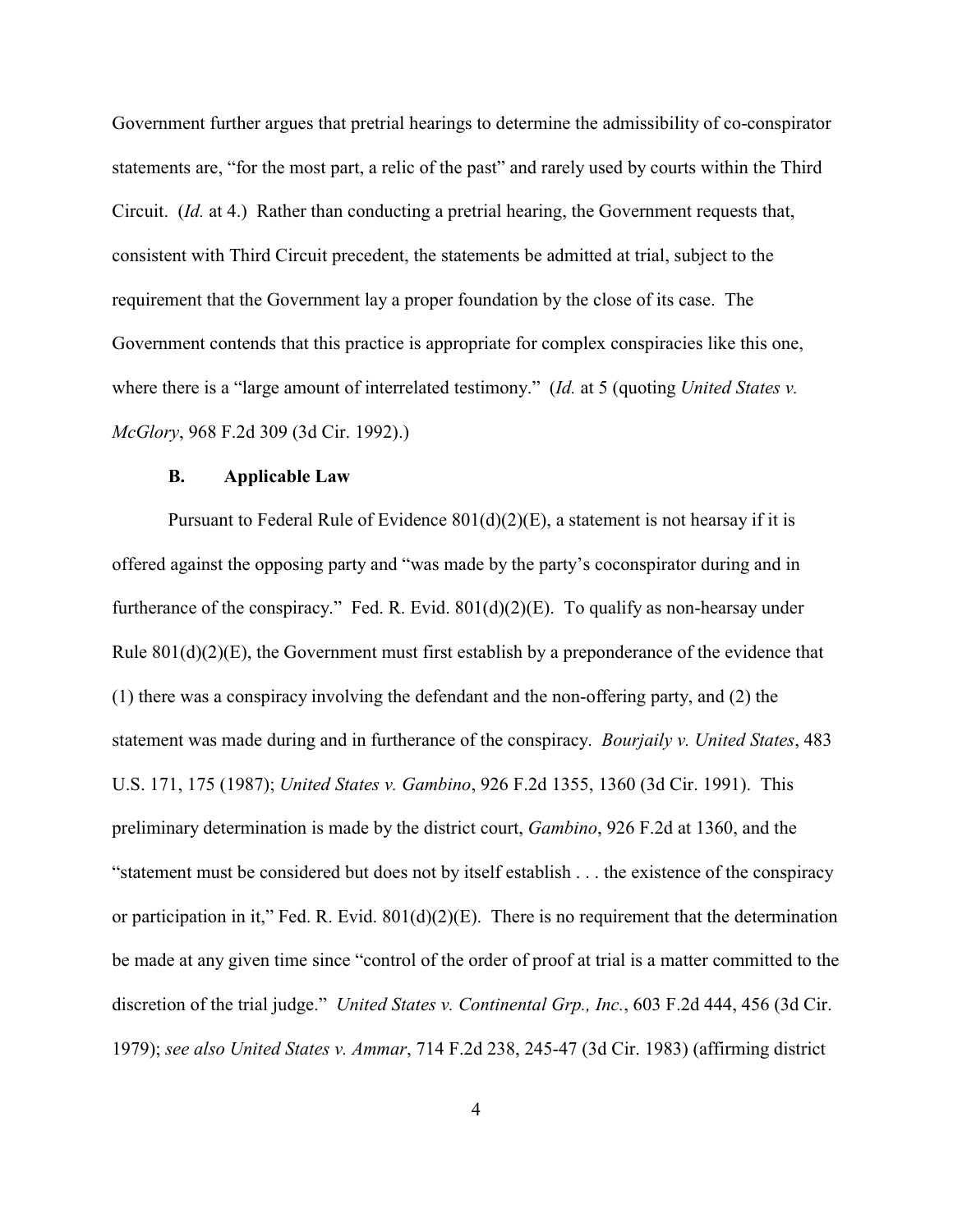court's admittance of co-conspirator's statements subject to later connection by the government). The necessary quantity of evidence to prove a conspiracy under Rule  $801(d)(2)(E)$  need not be great. The Third Circuit has held that the trial court's determination need only be supported by "slight evidence." *United States v. Provenzano*, 620 F.2d 985, 999 (3d Cir. 1980).

In complex conspiracy cases the Government is permitted to conditionally admit coconspirator statements without first laying a foundation with respect to the existence of the conspiracy. The Government must, however, meet its burden to prove the conspiracy by the close of its case. *See Gambino*, 926 F.2d at 1360-61; *Ammar*, 714 F.2d at 247; *Continental Grp.*, 603 F.2d at 457. This procedure should be "carefully considered and sparingly utilized"; however, it is appropriate when the conspiracy involves multiple defendants and a "large amount of interrelated testimony." *Continental Grp.*, 603 F.2d at 457; *see also Gambino*, 926 F.2d at 1360-61 (affirming district court's decision to admit co-conspirator statements subject to later connection where "government's proof consisted of a large amount of interrelated testimony").

## **C. Legal Analysis**

Savage first seeks an order excluding as evidence at trial all statements made by coconspirators that the Government intends to offer against him. Savage argues that, without the co-conspirators' statements, the Government is unable to meet its burden under Rule  $801(d)(2)(E)$  to prove the existence of a conspiracy. Savage's argument is unpersuasive. Savage fails to identify a single co-conspirator statement to which he objects. The Government argues that Savage's Motion is facially insufficient. The Government is correct. This Court is not in a position to exclude alleged hearsay statements without first reviewing those statements. Moreover, Savage fails to provide any legal support for the proposition that a court may order a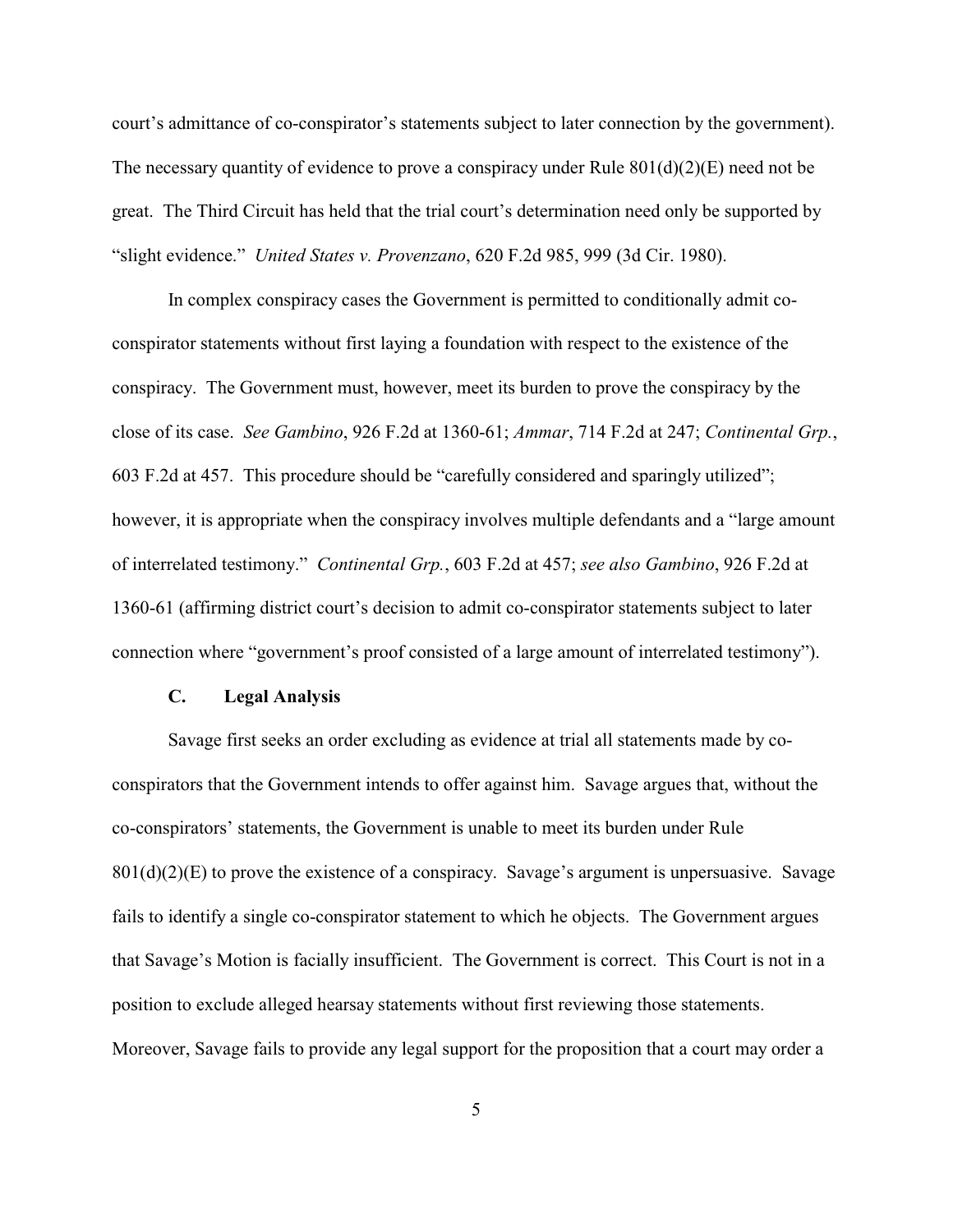blanket exclusion of all co-conspirators' statements prior to trial. Granting such a request would effectively deprive the Government of the opportunity to demonstrate that the statements are admissible. *See United States v. Kemp*, No. 04-370, 2005 U.S. Dist. LEXIS 2072, at \*10 (E.D. Pa. Feb. 10, 2005) (denying motion to exclude intercepted co-conspirator statements where the government had not yet had the "opportunity to develop evidence to demonstrate [their] admissibility" and to show that defendant was a part of the alleged conspiracy).

 Moreover, the Government represents that there is ample additional evidence to demonstrate the existence of a conspiracy independent of the co-conspirators' statements. *See* Fed. R. Evid. 801(d)(2)(E) (stating that the "statement must be considered but does not by itself establish . . . the existence of the conspiracy or participation in it"). The Government has provided Defendants with voluminous discovery. (*See* Gov't's Resp. 3.) The Government represents that this evidence includes thousands of recorded conversations, co-conspirators' testimony from the 2005 drug trial, seized controlled substances and paraphernalia, records of financial dealings showing the laundering of drug proceeds, phone records, forensic evidence from homicide scenes, photographs showing the Defendants together, and correspondence seized from jails and residences. (*Id.*) The argument that the Government will be unable to demonstrate the existence of a conspiracy without use of the co-conspirators' statements appears to be meritless. Accordingly, the Motion will be denied with respect to Savage's request for a blanket exclusion of co-conspirator statements.

In the alternative, Savage requests that (i) the Court schedule a pretrial hearing and require the Government to lay a foundation with respect to the existence of a conspiracy, and (ii) that the Government provide him with "notice of which statements of others it plans to introduce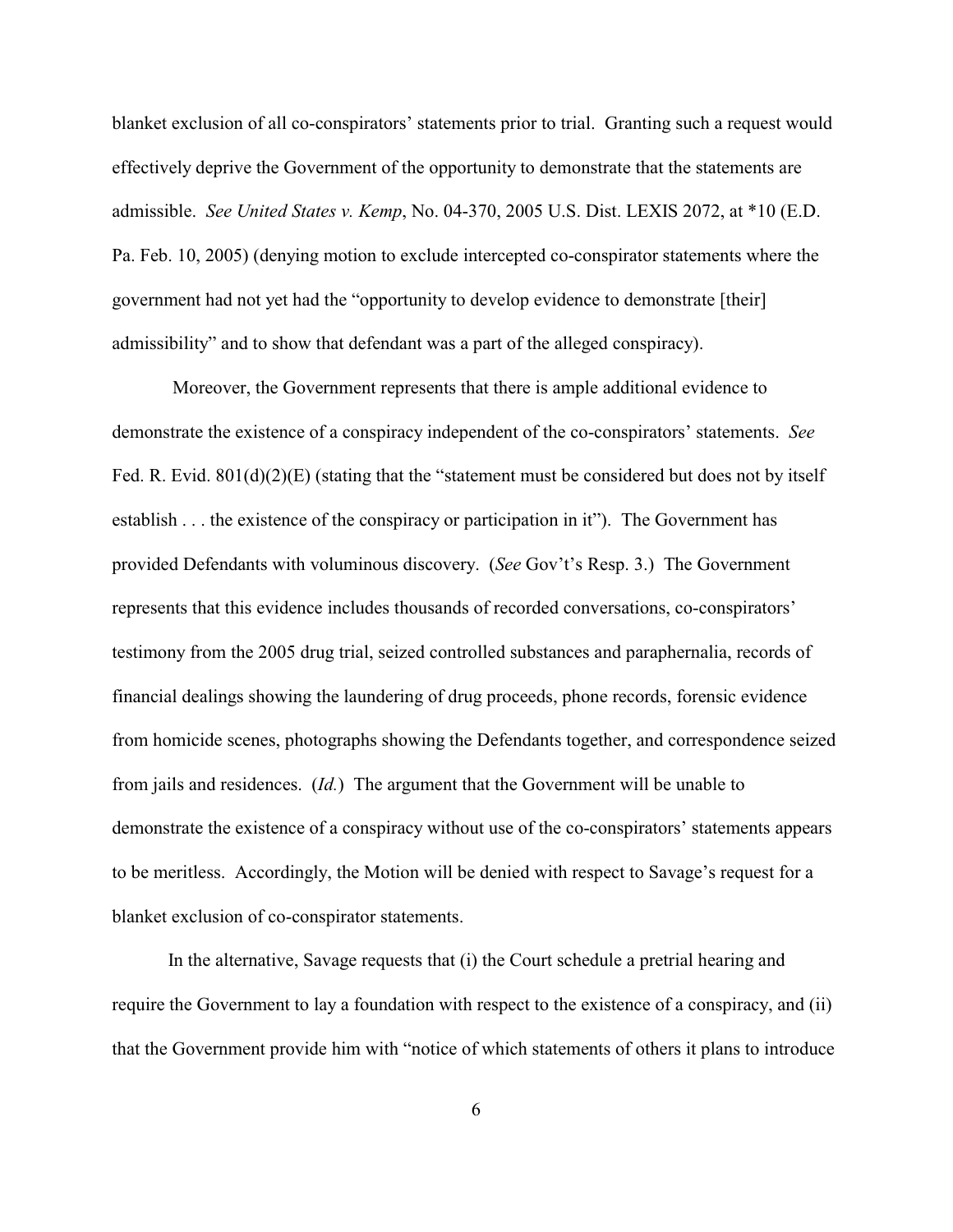against him using [Rule]  $801(d)(2)(E)$ ." (Def.'s Mem. 2.) Savage argues that it will be impossible for the Court to give limiting instructions to the jury if the Government were permitted to offer co-conspirator statements at trial without first having to meet its burden to prove the existence of a conspiracy. (*Id.*) Savage appears to be requesting a pretrial hearing pursuant to *United States v. James*, 576 F.2d 1121 (5th Cir. 1978) *modified en banc*, 590 F.2d 575 (5th Cir. 1979). A *James* hearing is a pretrial hearing to determine the existence of a conspiracy and the admissibility of any statements of alleged co-conspirators under Rule 801(d)(2)(E). *United States v. Colbert*, No. 08-411, 2011 U.S. Dist. LEXIS 85288, at \*54 (W.D. Pa. Aug. 3, 2011). *James* hearings are neither required, nor a procedure that is often used in the Third Circuit. *See Ammar*, 714 F.2d at 246 (stating that the holding of a *James* hearing "is not a mandatory procedure"); *United States v. Solomon*, No. 05-385, 2007 U.S. Dist. LEXIS 21433, at \*6 (W.D. Pa. Mar. 26, 2007) (noting that *James* hearings are not "custom"). Rather, the Third Circuit commands that "the order of proof at trial is a matter committed to the discretion of the trial judge." *Continental Grp.*, 603 F.2d at 456.

Although "[g]enerally, the trial judge makes a finding that the government has shown the conspiracy's existence . . . before the statement is admitted," *United States v. De Peri*, 778 F.2d 963, 981 (3d Cir. 1985), the Third Circuit has consistently recognized an exception to this general rule. For cases involving complex conspiracies with "large amounts of interrelated testimony," the Government is permitted to admit the co-conspirators' statements subject to later proof of the conspiracy. *Continental Grp.*, 603 F.2d at 456-57; *see also De Peri*, 778 F.2d at 981 ("[I]n complex trials involving a large amount of interrelated testimony, it may be necessary to admit the statements provisionally, subject to a later finding of a conspiracy established by the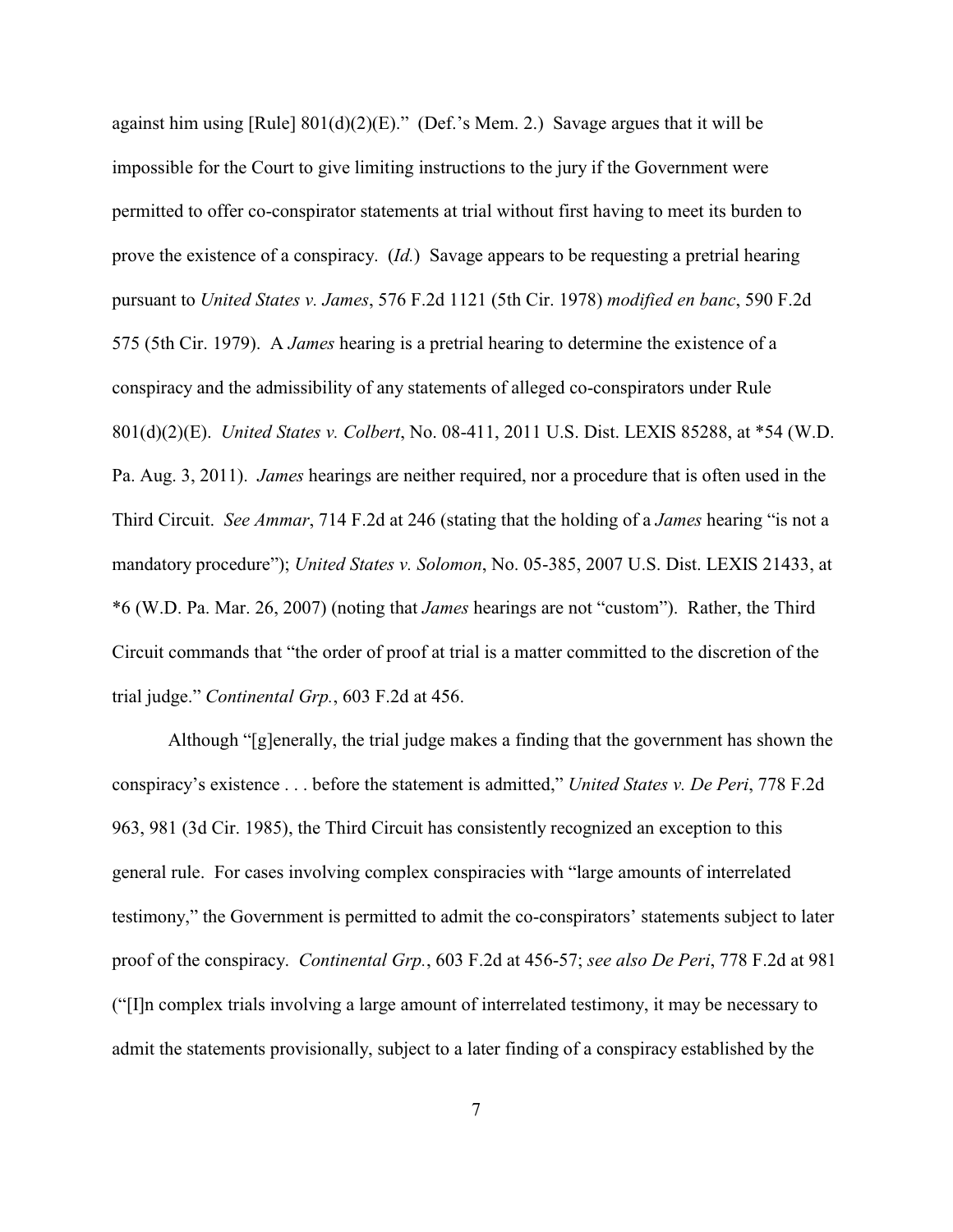preponderance of independent evidence."); *Ammar*, 714 F.2d at 245-47 (upholding admission of co-conspirator statements subject to later connection). Conducting *James* hearings in complex conspiracy cases is not the preferred practice since there is a concern that hearings will result in "mini-trials." *Ammar*, 714 F.2d at 247; *United States v. Cheatham*, 500 F. Supp. 2d 528, 537 (W.D. Pa. 2007).

The instant case involves a complex conspiracy with a "large amount of interrelated testimony." *Continental Grp.*, 603 F.2d at 456-57. The seventeen-count Indictment charges four Defendants with RICO conspiracy. The Government alleges that all four Defendants were members of a regional criminal organization, which was based in North Philadelphia and was known as the "Kaboni Savage Organization" ("KSO"). (Indictment 2.) It is further alleged that from late 1997 through April 2010, this racketeering enterprise conspired and agreed to distribute large quantities of controlled substances, to commit murder and arson, and to tamper with, and retaliate against, witnesses who had testified, or were about to testify, against the racketeering enterprise or its members. (*Id.* at 1-7.) This conspiracy spanned approximately thirteen years. The RICO conspiracy count contains 140 overt acts, and the number of non-defendant coconspirators referenced in those acts is legion. (*Id.* at 9-32) In light of the enormous amount of interrelated testimonial and non-testimonial evidence that the Court would need to consider, a pretrial hearing conducted for the purposes of determining the admissibility of co-conspirator statements would be both impractical and inefficient. The hearing would certainly turn into a mini-trial.

Given the complexity, the span and the breadth of the RICO conspiracy charge, we will deny Savage's request to hold a *James* hearing. *See Ammar*, 714 F.2d at 247 (upholding district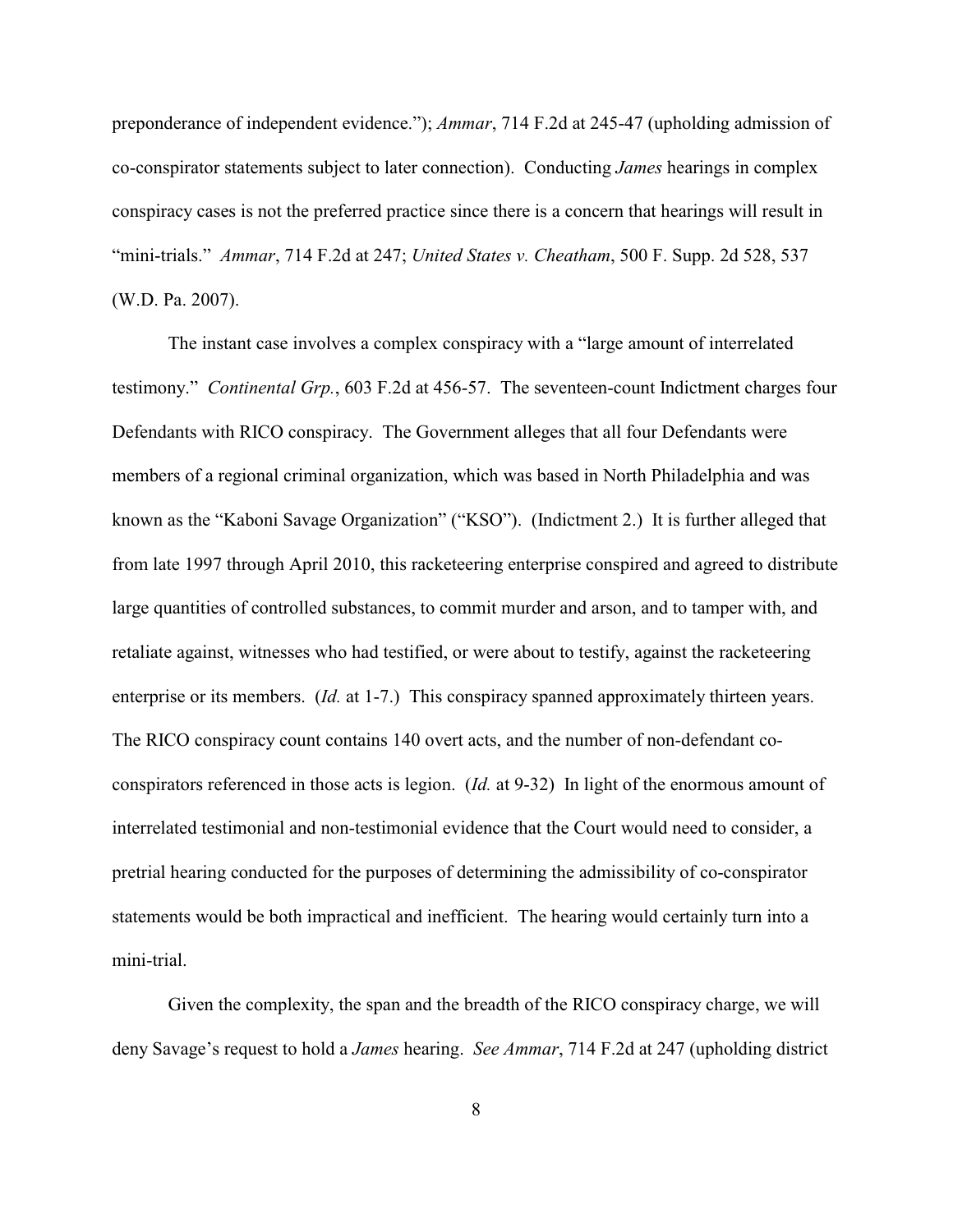court's denial of a pretrial evidentiary hearing to determine the admissibility of co-conspirators' statements on the grounds that it would have involved a "mini-trial"); *Cheatham*, 500 F. Supp. 2d at 537 (denying pretrial hearing in a case involving a seventeen-count indictment that charges eight co-conspirators since the hearing "will most certainly turn into a 'mini-trial'"). We will permit the Government to conditionally admit co-conspirators' statements at trial. This offer of evidence will be subject to the Government establishing a proper foundation under Rule 801(d)(2)(E) prior to the close of its case. *See Cheatham*, 500 F. Supp. 2d at 538 (denying defendant's motion for *James* hearing and holding that the government would be permitted to admit co-conspirator statements at trial subject to "'connecting up' [the statements] with the necessary foundational evidence pursuant to F.R.E.  $801(d)(2)(E)$ "). To the extent that the Government does not meet its burden in establishing a conspiracy, any Defendant may move for a mistrial and/or directed verdict at the conclusion of the Government's case.

We also deny Savage's request for notice of the co-conspirators' statements that the Government intends to offer against him. We presume that this request is related to Savage's request for a pretrial hearing, which we deny. In any event, co-conspirator statements are not discoverable unless they constitute *Brady*, *Giglio*, or Jencks material. *See United States v. Turner*, No. 11-197, 2012 U.S. Dist. LEXIS 32482, at \*7 (W.D. Pa. Mar. 12, 2012) ("[T]he government is not required to disclose the statements of non-testifying co-conspirators [under Rule 16] unless those statements qualify as *Brady*, *Giglio*, or Jencks material."); *Solomon*, 2007 U.S. Dist. LEXIS 21433, at \*6 (noting that "generally defendants are not entitled to production of co-conspirator statements" unless they constitute *Brady* or *Giglio* material); *see also Cheatham*, 500 F. Supp. 2d at 538 (denying defendant's motion for disclosure of co-conspirators'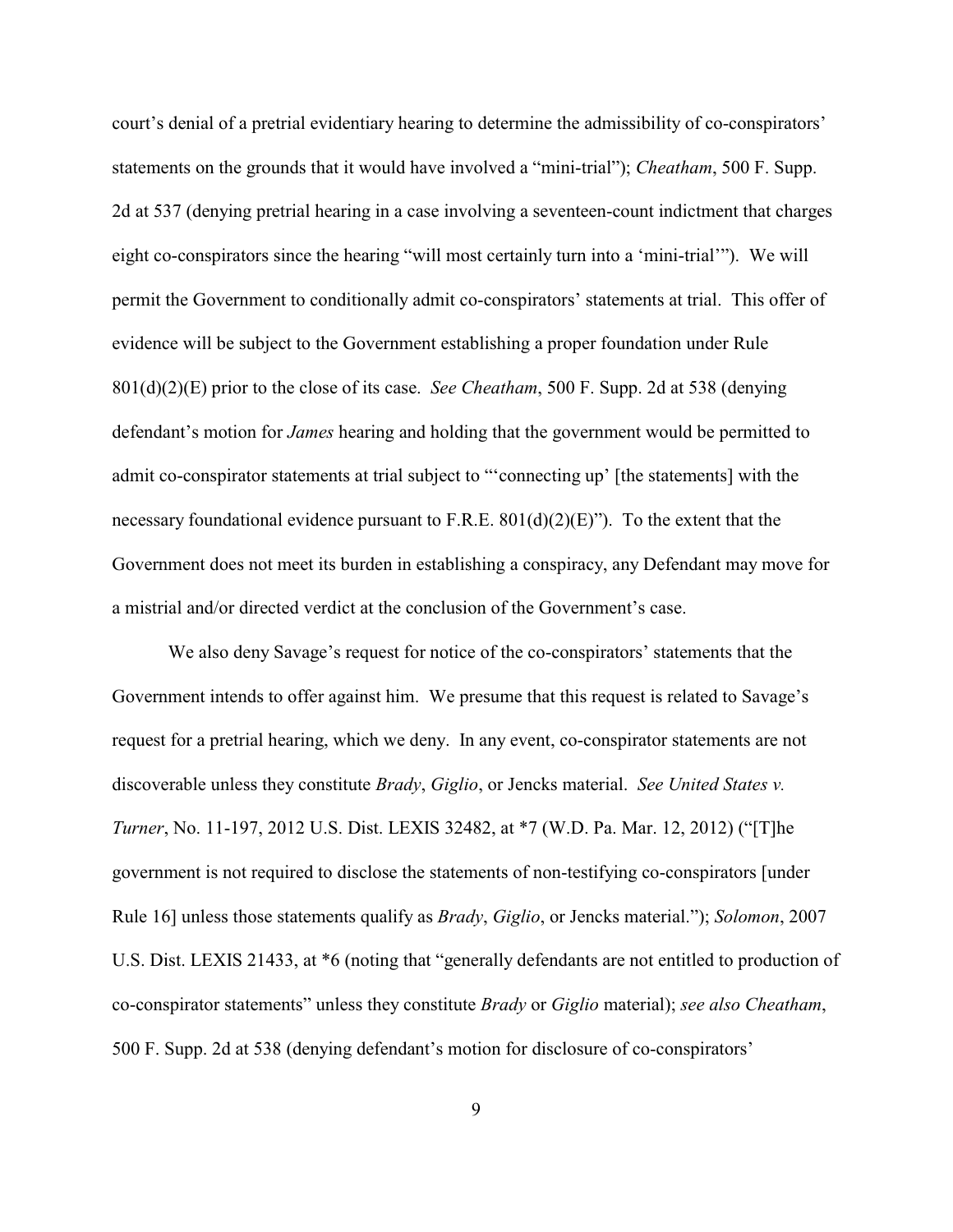statements); *United States v. Breslin*, No. 96-202, 1996 U.S. Dist. LEXIS 15985, at \*3-4 (E.D. Pa. 1996) (denying defendant's motion for discovery of co-conspirators' statements because they are not covered by Fed. R. Civ. P. 16).

The Government represents that it has already produced all of the discovery material in its possession that it is obligated to produce. (*See* June 12, 2012 Hr'g Tr. 115 (on file with Court).) Moreover, to the extent that the Government has not done so already, it intends to produce Jencks material in sufficient time prior to trial in order to give Defendants the opportunity to review this material and ensure that there are not trial interruptions or delays. We assume that the Government will continue to comply with its ongoing discovery obligations.

### **III. CONCLUSION**

For the foregoing reasons, Defendant Kaboni Savage's Motion to Exclude Co-Conspirators' Statements will be denied.

An appropriate Order will follow.

**BY THE COURT:**

 $\left(\sqrt{2} + \frac{1}{2}\right)$ 

**R. BARCLAY SURRICK, J.**

**\_\_\_\_\_\_\_\_\_\_\_\_\_\_\_\_\_\_\_\_\_\_\_\_\_\_\_**